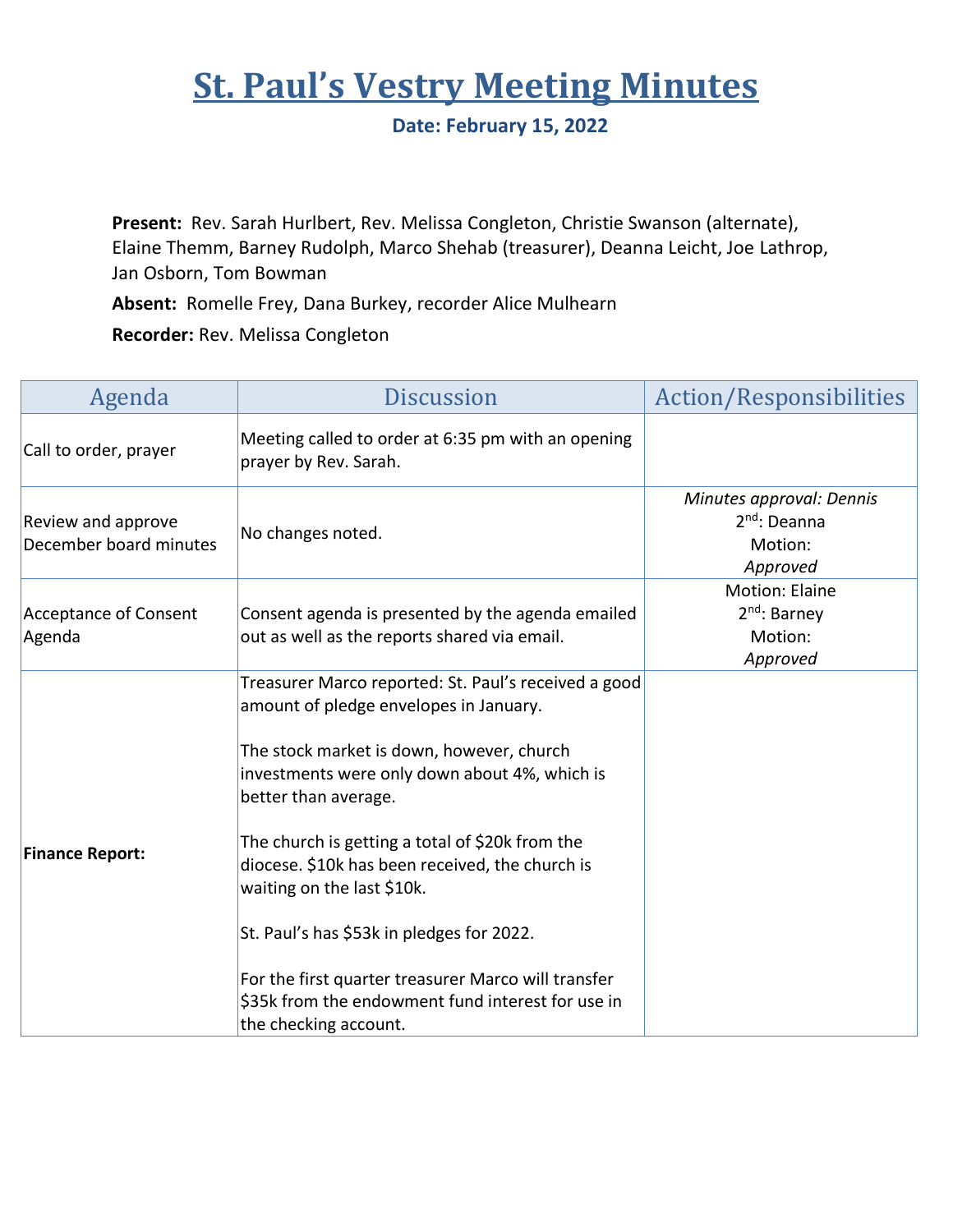| Agenda                                                                                                                                     | <b>Discussion</b>                                                                                                                                                                                                                                                                                                                                                                      | Action/Responsibilities                                                                                                                                                                                                                         |
|--------------------------------------------------------------------------------------------------------------------------------------------|----------------------------------------------------------------------------------------------------------------------------------------------------------------------------------------------------------------------------------------------------------------------------------------------------------------------------------------------------------------------------------------|-------------------------------------------------------------------------------------------------------------------------------------------------------------------------------------------------------------------------------------------------|
| <b>Finance Report</b><br>(continued):<br>Approve January<br>$\bullet$<br>Financials as<br>presented<br>Approve December<br>2021 Financials | As a follow up from last month Marco has<br>researched three options for different budgeting<br>software.<br><b>Questions:</b> There was a question on what the<br>rector's benevolence line item entailed. Treasurer<br>Marco explained it was a deal made by a vestry a<br>number of years ago that is binding. This line item is<br>part of a severance package of a former rector. | January Financials Accepted:<br>Motion: Barney<br>2 <sup>nd:</sup> Dennis<br>Motion: Approved<br>December Financials Accepted:<br><b>Motion: Elaine</b><br>2 <sup>nd:</sup> Barney<br>Motion: Approved                                          |
| Topic: Vestry Covenant                                                                                                                     | Rev. Sarah gave a brief synopsis of the vestry<br>covenant which talks about:<br>Best practices of how the vestry will<br>$\bullet$<br>represent the parish<br><b>Decision Making</b><br>Expectations of vestry members                                                                                                                                                                | <b>Action:</b><br>Vestry members are asked to<br>consider this document for a<br>discussion at the next vestry<br>meeting as to if this vestry would<br>like to make changes. Members<br>are asked to bring suggestions to<br>the next meeting. |
| Topic: Warden Job<br>Descriptions                                                                                                          | Rev. Sarah would like to compile a list of<br>responsibilities for the Senior and Junior Warden<br>positions.                                                                                                                                                                                                                                                                          | <b>Action:</b><br>Rev. Sarah will pull together a<br>group comprised of clergy, current<br>and former senior and junior<br>wardens to pull together the<br>responsibilities and put them on<br>paper.                                           |
| Topic: Virtual Vestry Day                                                                                                                  | This Saturday, February 19 <sup>th</sup> the Episcopal Diocese of<br>Michigan will hold its annual vestry day. This year it<br>will be on Zoom. There will be a plenary and two<br>breakout sessions on set topics. It will also be posted<br>on the diocesan YouTube channel for later viewing.                                                                                       | <b>Action:</b><br>Vestry members are invited to<br>attend or to view on YouTube after<br>the fact.                                                                                                                                              |
| Topic: Getting to Know<br>You!                                                                                                             | 1. How did you come to St. Paul's and what<br>keeps you coming back?<br>2. As we look to the future past the current<br>pandemic restrictions, what excites you<br>about ministry here and what can we do<br>better?                                                                                                                                                                   | <b>Action:</b><br>Rev. Sarah will email out the<br>second question to vestry<br>members and requests a response<br>to this question.                                                                                                            |